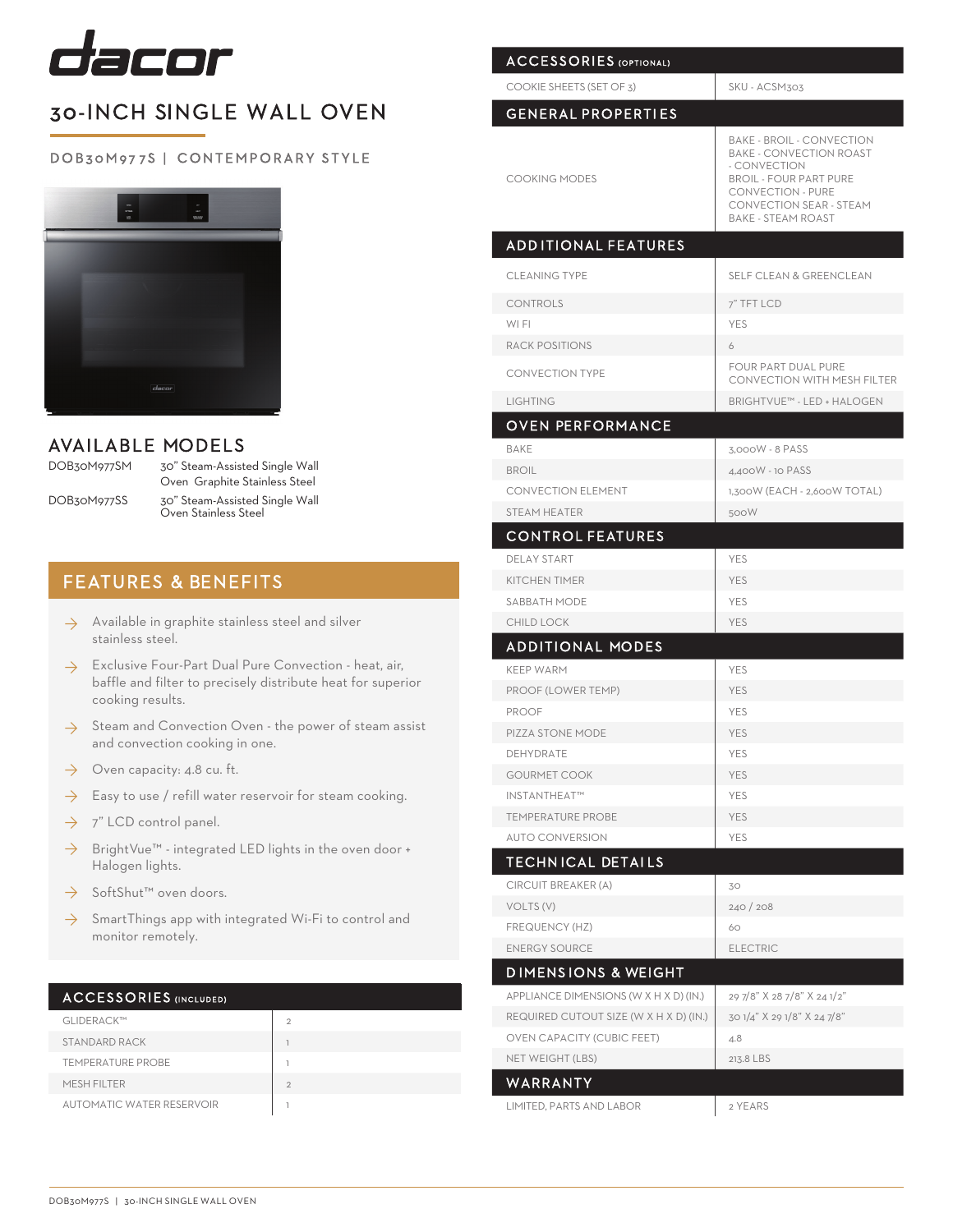

#### **APPLIANCE DIMENSIONS**



#### APPLIANCE D IMENS IONS

| A     | 28 7/8" (73.1CM) | <b>OVERALL HEIGHT</b><br>(RECESSED HEIGHT IN FLUSH INSTALL) |
|-------|------------------|-------------------------------------------------------------|
| B     | 28 1/2" (72.4CM) | RECESSED WIDTH                                              |
|       | 27 1/5" (69.1CM) | RECESSED HEIGHT                                             |
| $D-1$ | 23 1/8" (58.7CM) | RECESSED DEPTH (STANDARD INSTALL)                           |
| $D-2$ | 24 1/2" (62.2CM) | RECESSED DEPTH (FLUSH INSTALL)                              |
| E     | 29 7/8" (75.7CM) | <b>DOOR WIDTH</b>                                           |
| F     | 47 1/4" (120CM)  | <b>CONDUIT LENGTH</b>                                       |
| G     | 29 7/8" (75.7CM) | <b>OVERALL WIDTH (HANDLE WIDTH)</b>                         |
| н     | $31/2$ " (8.9CM) | <b>HANDLE DEPTH</b>                                         |

#### STANDARD CABINET DIMENSIONS



**02** - Gas and Electrical connections for Gas Cooktop must be located in an adjacent accessible location to the right.

\*DTG cooktop cannot be installed over a wall oven.



| <b>CABINET</b> | <b>STANDARD DIMENSION</b>                                             |
|----------------|-----------------------------------------------------------------------|
| A              | MIN. 11/16" (1.75CM) - OVERLAP OF<br><b>OVER SIDE EDGES OF CUTOUT</b> |
| B              | MIN. 13/8" (3.5CM)                                                    |
| C              | $4"$ (10.1CM)                                                         |
| D              | MIN. 28 1/2" / MAX. 28 5/8" (MIN. 72.4CM / MAX. 72.7CM))              |
| E              | MIN. 1" / MAX. 1 1/4" (MIN. 2.5CM / MAX. 3.2CM)                       |
| F              | MIN. 27 3/4" (MIN. 70.5CM)                                            |
| G              | 23 1/2" (59.7CM)                                                      |
| Н              | MIN. 22" (MIN. 55.9CM)                                                |
| T              | MAX. 9 1/2" (MAX. 24.1CM) JUNCTION BOX                                |
| $\mathbf{I}$   | 36" (91.4CM) COUNTER TOP HEIGHT                                       |
| K              | 25" (63.5CM)                                                          |

#### FLUSH CABINET DIMENSIONS

**01** - Approved gas or electric cooktops may be installed over this oven. See cooktop installation instructions for cutout size. See label on top of approved cooktop models.

**02** - Gas and Electrical connections for Gas Cooktop must be located in an adjacent accessible location to the right.

\*DTG cooktop cannot be installed over a wall oven.



| <b>CABINET</b> | <b>STANDARD DIMENSION</b>                       |
|----------------|-------------------------------------------------|
| A              | MIN. 30 1/4" (MIN. 76.7CM)                      |
| B              | MIN. 13/8" (3.5CM)                              |
| $\subset$      | 4" (10.1CM)                                     |
| $\Box$         | MIN. 2 1/2" (MIN. 6.4CM)                        |
| E              | MIN. 29 1/8" (MIN. 74.0CM)                      |
| F              | MIN. 24 7/8" (MIN. 63.0CM)                      |
| G              | MIN. 22" (MIN. 55.9CM)                          |
| H              | MAX. 9 1/2" (MAX. 24.1CM) JUNCTION BOX          |
|                | MIN. 11/16" (1.75CM) - WOODEN CABINET THICKNESS |
|                | 25 4/5" (65.5CM)                                |